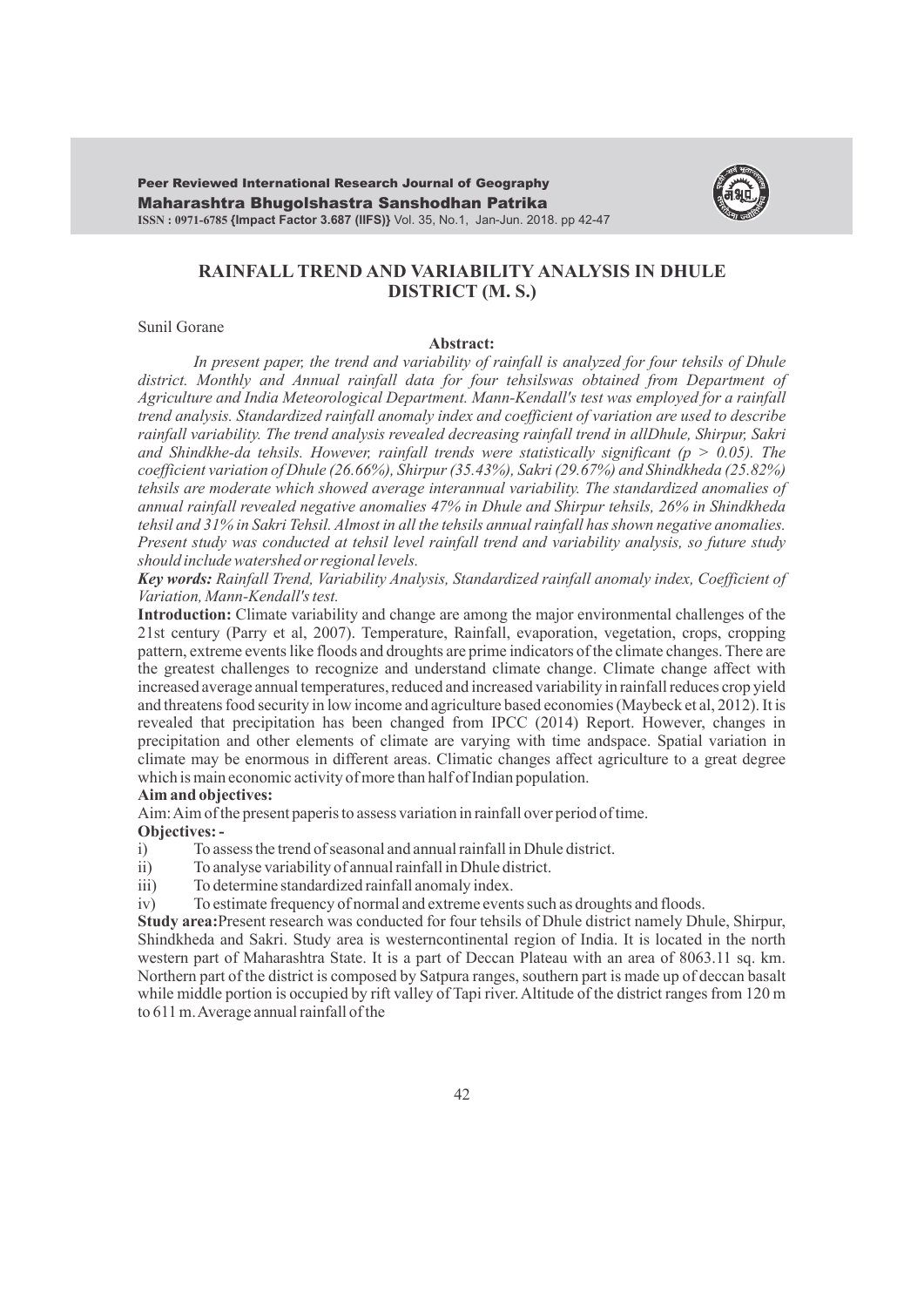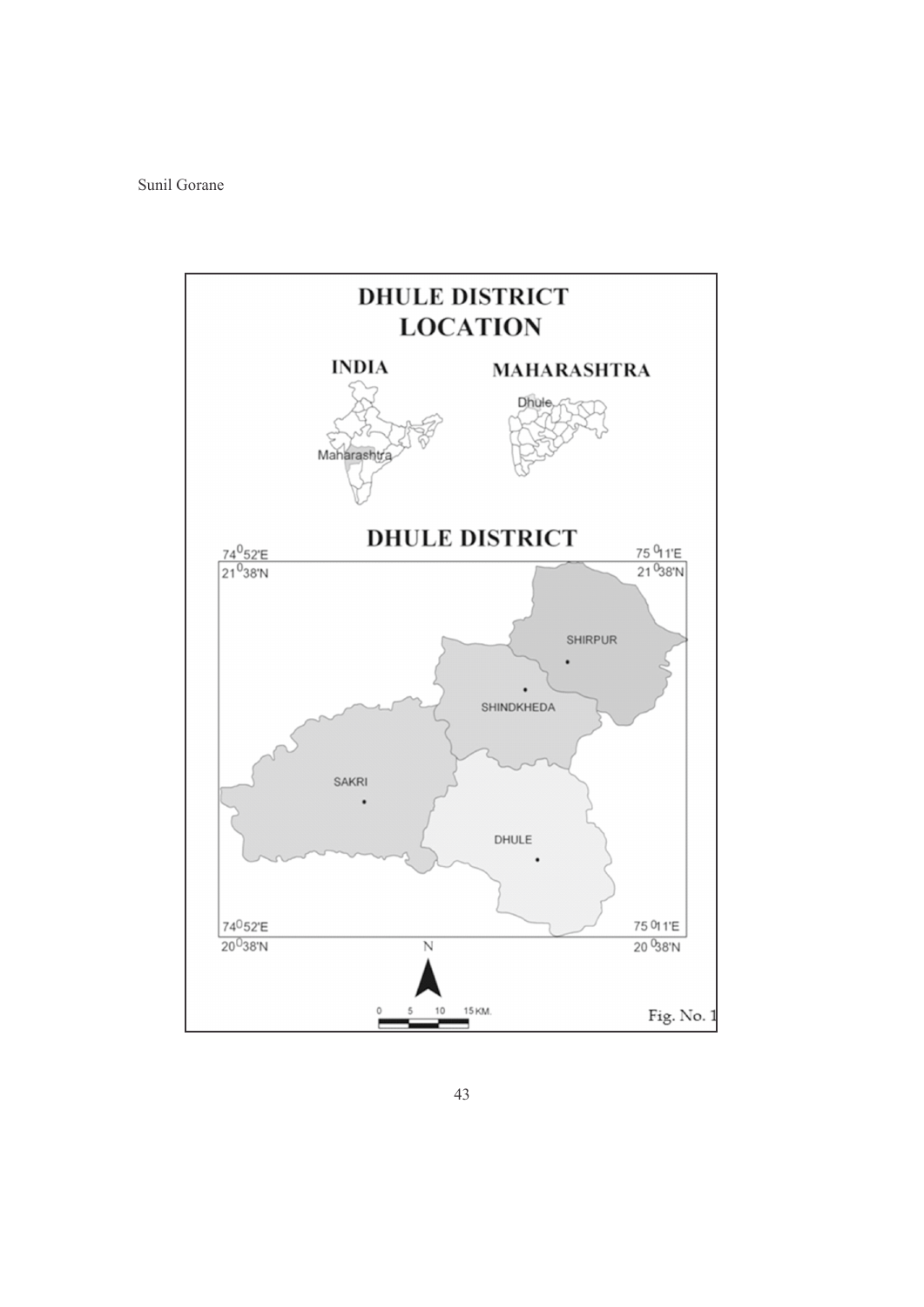| Tahsil     | <b>Annual Rainfall Trends</b> | Standard  |       |           |  |
|------------|-------------------------------|-----------|-------|-----------|--|
|            | Trends                        | p - value | Mean  | Deviation |  |
| Dhule      | $-6.45$                       | 0.79      | 564.3 | 150.5     |  |
| Shirpur    | $-15.06$                      | 0.58      | 788.2 | 279.3     |  |
| Shindkheda | $-9.35$                       | 0.43      | 610.8 | 181.2     |  |
| Sakri      | $-8.25$                       | 0.70      | 635.9 | 149.8     |  |

# **Table No.2 Annual Rainfall Trends**

| Tahsil     | Monsoon<br>(June to September) |         | Winter<br>(October<br>to January) |         | Summer<br>(February to May) |         |  |
|------------|--------------------------------|---------|-----------------------------------|---------|-----------------------------|---------|--|
|            | Trends                         | p-value | Trends                            | p-value | Trends                      | p-value |  |
| Dhule      | $-6.08$<br>0.66                |         | 0.00                              | 0.76    | $-0.29$                     | 0.20    |  |
| Shirpur    | $-16.45$                       | 0.61    | $-0.06$                           | 0.77    | $-0.90$                     | 0.46    |  |
| Shindkheda | $-9.41$                        | 0.34    | $-0.01$                           | 0.92    | $-0.46$                     | 0.48    |  |
| Sakri      | $-8.00$                        | 0.55    | $-0.05$                           | 0.95    | $-0.75$                     | 0.49    |  |

## **Table No.3 Seasonal Rainfall Trends**

#### **Rainfall variability analysis:**

The mean annual rainfall of the study area (four tehsils) ranges from 564.3 to 788.2 mm (Table No.4). The main season contributes about 90 % while winter and summer contribute only 10% of annual rainfall in Dhule and Sakri tehsils while in Shirpur and Shindkheda tehsils monsoon season put up 92% and summer season gift 6% of annual rainfall.

Coefficient of variation: The coefficient of variation of is moderate in Dhule (26.66%), Sakri (25.82%) and Shindkheda (29.67%) but it is slightly high in Shirpurtehsil(35.43%). It exhibits the lower inter annual variability in Dhule, Sakri and Shindkheda tehsils but inter annual variability of rainfall is moderate

| Table No. 4 Annual and Seasonal Rainfall Variability (C.V.) |  |
|-------------------------------------------------------------|--|
|-------------------------------------------------------------|--|

| Tahsil     | Annual |       | Monsoon (June to<br>September) |    |       | Winter (October to<br>January) |      |      |
|------------|--------|-------|--------------------------------|----|-------|--------------------------------|------|------|
|            | Mean   | C.V.  | $\frac{0}{0}$<br>C.V.<br>Mean  |    |       | Mean                           | $\%$ | C.V. |
| Dhule      | 564.3  | 26.66 | 490.35                         | 87 | 30.46 | 56.61                          | 10   | 1.19 |
| Shirpur    | 788.2  | 35.43 | 725.45                         | 92 | 35.14 | 49.62                          | 6    | 1.14 |
| Shindkheda | 610.8  | 29.67 | 561.33                         | 92 | 31.16 | 37.12                          | 6    | 1.19 |
| Sakri      | 635.9  | 25.82 | 510.26                         | 88 | 27.22 | 57.01                          | 10   | 1.01 |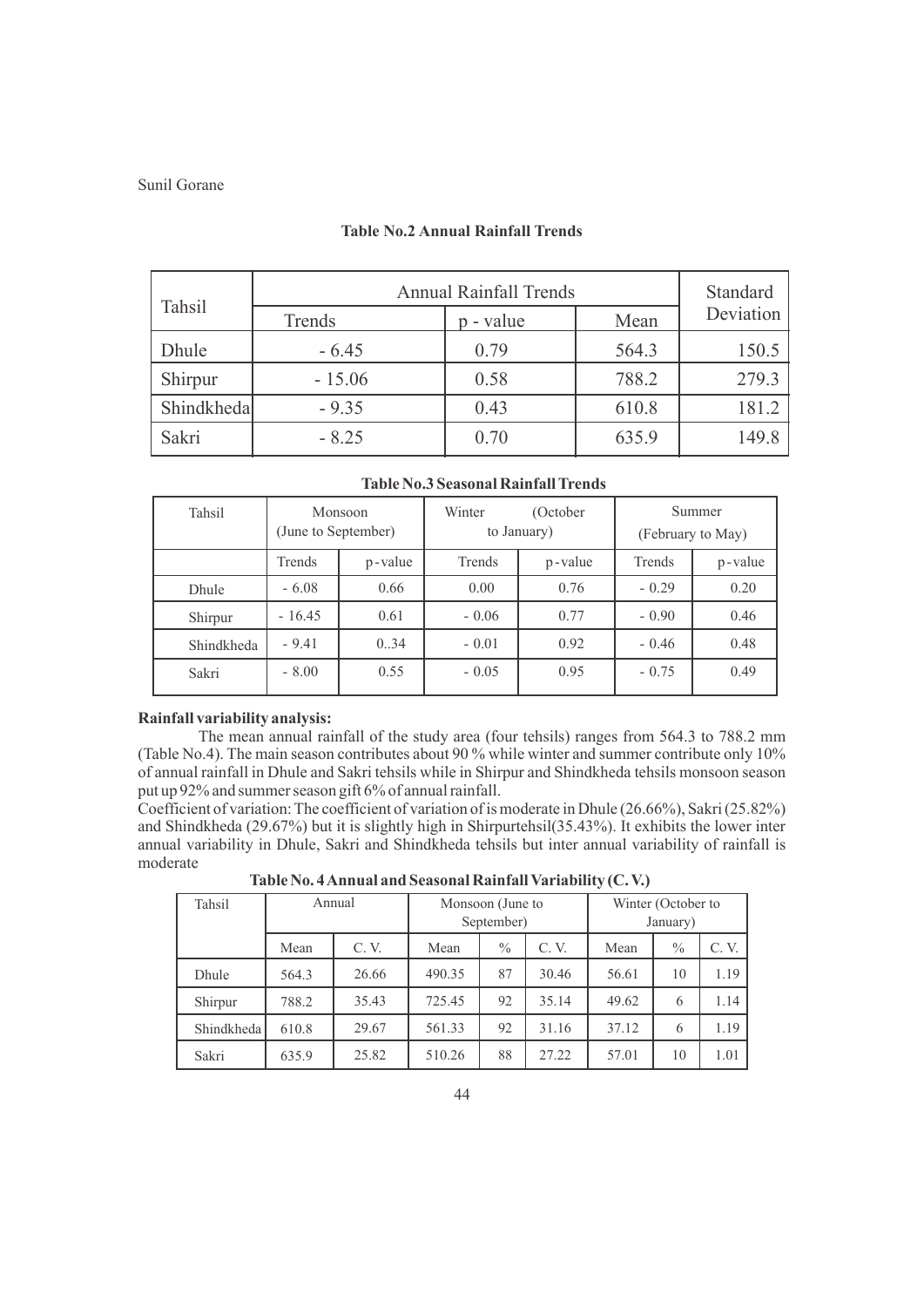study area is 586 mm. June to September is the rainy season. October to January is winter season while summer extends from February to May. Agriculture is main occupation of the people. Majority of thefarmers are marginal farmers with mixed crops.

**Material and methods:**Present study is based on secondary data. Monthly and Annual rainfall of four tehsils of Dhule district for 19 years wasconsidered in the present study. The rainfall data for four tehsil were obtained from website of Agriculture Department, Maharashtra state. June to September (Kharip) is the main rainy season while October to January and February to May are winter and summer seasons respectively. Data wasused to analyze the trends and variability in the rainfall of four tehsil. Following methods were adopted to achieve desired goals.

Rainfall trend and variability analysis: In this particular study, Mann-Kendall's test was employed. Mann-Kendall's test is a non-parametric method, which is less sensitive to outliers (Mann, 1945). Mann-Kendall's test checks the hypothesis of no trend versus the alternative hypothesis of the existence of increasing or decreasing trend.

| Sr. No.        | <b>SAI</b> Value        | Category               |  |  |
|----------------|-------------------------|------------------------|--|--|
| 1              | $-0.60$ or less         | <b>Extreme Drought</b> |  |  |
| $\overline{2}$ | $0.30$ to<br>$-0.60$    | Severe Drought         |  |  |
| 3              | $0.30 \text{ to } 0$    | Moderate Drought       |  |  |
| $\overline{4}$ | 0 to $0.30$             | Mild Drought           |  |  |
| 5              | $0.30 \text{ to } 0.60$ | Normal                 |  |  |
| 6              | $0.60 \text{ to } 0.90$ | <b>Severe Wet</b>      |  |  |
| 7              | $0.90 \&$ above         | Extreme Wet            |  |  |

### **Results and discussion:**

Annual and seasonal rainfall trend analysis: The results of statistical analysis at 95% confidence level for annual rainfall data using Mann Kendalls test have negative trend in all four tehsils. The results obtained for rainfall series of Dhule, Shirpur, Sakri and Shindkheda showed negative trend. Annual rainfall trend analysis is statistically significant. It has also indicated temporal variation may exist between four tehsils.

The main season (June to September) revealed negativetrends in all four tehsils. This season gives the largest amount of rainfall to annual series (Table No. 2).Similarly seasonal rainfall trend analysis result from October to January and February to May also shows negative trend in four tehsils (Table No. 3). However analysis of seasonal rainfall trend analysis for the period of 1998 to 2016 shows decreasing trend for all seasons and it is statistically significant. Rising trend of Monsoon season provides moisture for the kharip season.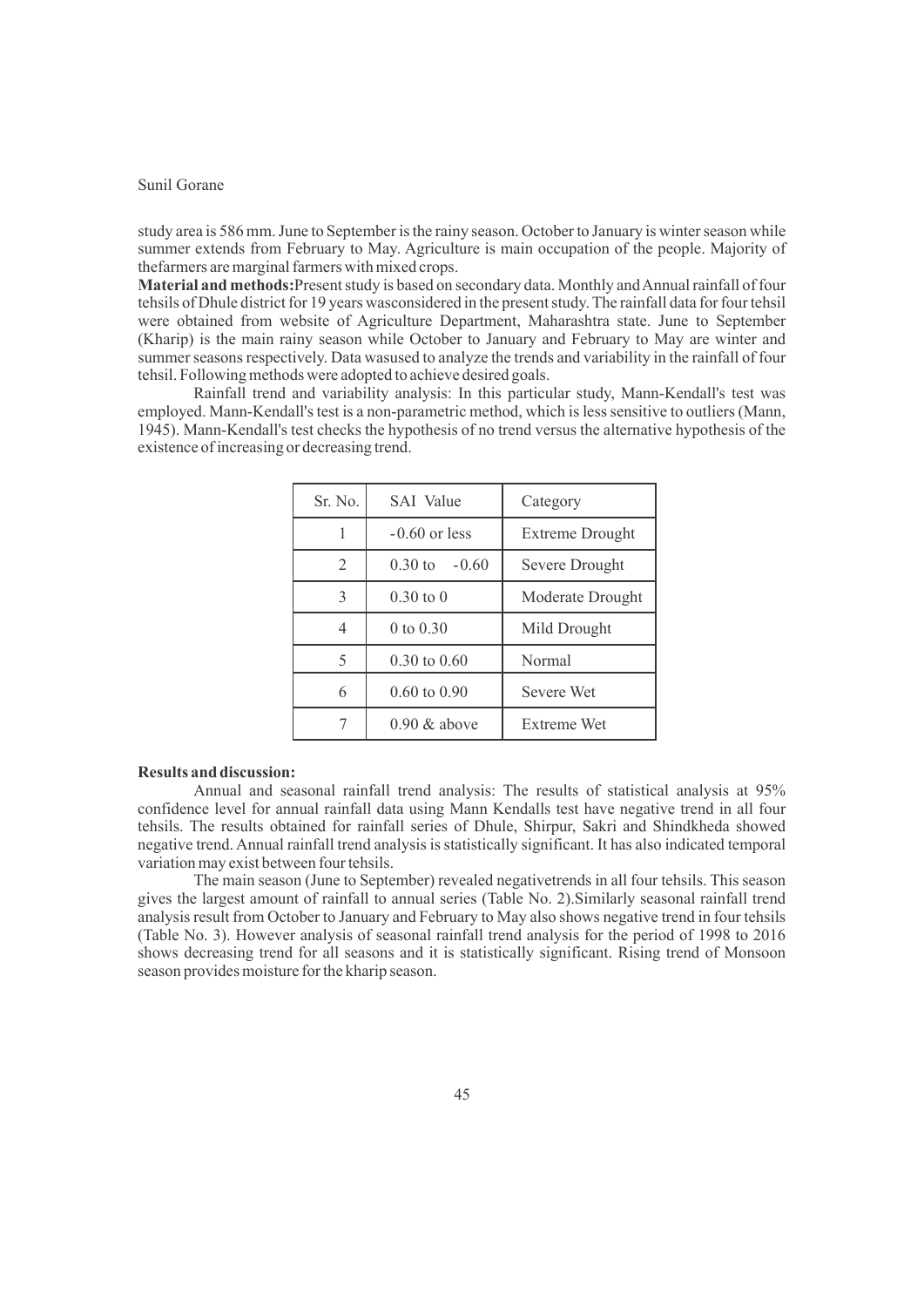in Shirpur Tehsil. More over coefficient of variation of variation of Monsoon season ranges from 27.22% to 35.14%. Coefficient of variation of monsoon season has been slightly increased except Shirpur tehsil. Study area is totally dependent on rainfall for agricultural activities hence inter annual and annual variability in rainfall distribution influenced crops. Variation in the amount and distribution of rainfall in monsoon season could negatively impacted by current climatic variability. Standardize Anomaly Index (SAI): Analysis of the standard anomaly index for four tehsils is represented in Table no. 5. It demonstrates the intensity and frequency of drought and inter-annual variation time scales and area. Negative anomaly index was high for Dhule (47.32%) and Shirpur tehsil (47.30%) while other tehsils namely Sakri (31.53%) and Shindkheda (26.33%) exhibits low anomaly index for dry period during 1998 to 2016. The differences between frequencies of the dry and wet years range from the study area were small. Negative Anomaly Index (Dry) was observed in 2000, 2002, 2005 and 2012 in all tehsils. While 1998, 2003, 2004 and 2013 were observed as wet years in most of the tehsils.

|                |                        | Category            | Percentage & Frequency of occurrence (year) |               |                |               |                |               |                |       |
|----------------|------------------------|---------------------|---------------------------------------------|---------------|----------------|---------------|----------------|---------------|----------------|-------|
| Sr.<br>No.     | <b>SAI</b><br>Value    |                     | Dhule                                       |               | Shirpur        |               | Shindkheda     |               | Sakri          |       |
|                |                        |                     | Freq                                        | $\frac{0}{0}$ | Freq           | $\frac{0}{0}$ | Freq           | $\frac{0}{0}$ | Freq           | $\%$  |
| 1              | $-0.60$ or<br>less     | Extreme<br>Drought  | $\overline{4}$                              | 21.05         | 7              | 36.84         | $\overline{2}$ | 10.53         | $\overline{4}$ | 21.05 |
| $\overline{2}$ | $-0.30$ to $-$<br>0.60 | Severe<br>Drought   | 5                                           | 26.32         | $\overline{2}$ | 10.53         | 3              | 15.79         | $\overline{2}$ | 10.53 |
| 3              | $-0.30$ to 0           | Moderate<br>Drought | 1                                           | 5.26          | $\overline{2}$ | 10.53         | $\tau$         | 36.84         | $\overline{4}$ | 21.05 |
| $\overline{4}$ | $0$ to $0.30$          | Mild<br>Drought     | $\overline{2}$                              | 10.53         | $\theta$       | 0.00          | $\theta$       | 0.00          | $\overline{2}$ | 10.53 |
| 5              | $0.30$ to<br>0.60      | Normal              | 1                                           | 5.26          | 2              | 10.53         | $\overline{4}$ | 21.05         | $\overline{2}$ | 10.53 |
| 6              | $0.60$ to<br>0.90      | Severe Wet          | $\overline{c}$                              | 10.53         | $\mathbf{1}$   | 5.26          | $\overline{c}$ | 10.53         | 2              | 10.53 |
| $\tau$         | $0.90 \&$<br>ahove     | Extreme Wet         | $\overline{4}$                              | 21.05         | 5              | 26.32         | 1              | 5.26          | 3              | 15.79 |

**Table No. 5 Standardize Rainfall Indices with Frequency and Percentage of occurrence**

Present study indicates that standard anomaly index values of Extreme Drought (-0.60 or less) was occurred in 2000, 2002, 2005 and 2012. Among these four years 2000 and 2012 were driest in all tehsils during observation period. Severe Drought (-0.60 to -0.30) was experienced in 1999, 2008, 2011 and 2016 by all tehsils. The analysis of rainfall reveals that fluctuations in annual and inter annual variability of rainfall occurred in all four tehsils. Such inter annual variability problems in rainfall would negatively affect ability of farmers to cope up with climate change and variability (Ayalew et al., 2012). Similarly IPCC (2014) reported that in next few decades and the second half of the 21st century and beyond there will be risk of food insecurity and the breakdown of food systems linked to warming, drought, flooding and precipitation variability and extremes, particularly for poor population in urban and rural settings.

## **Conclusion:**

Present study was undertaken to understand rainfall variability in four tehsils of Dhule district. Mann-Kendall's test was employed to find out change in rainfall trends. Results of rainfall